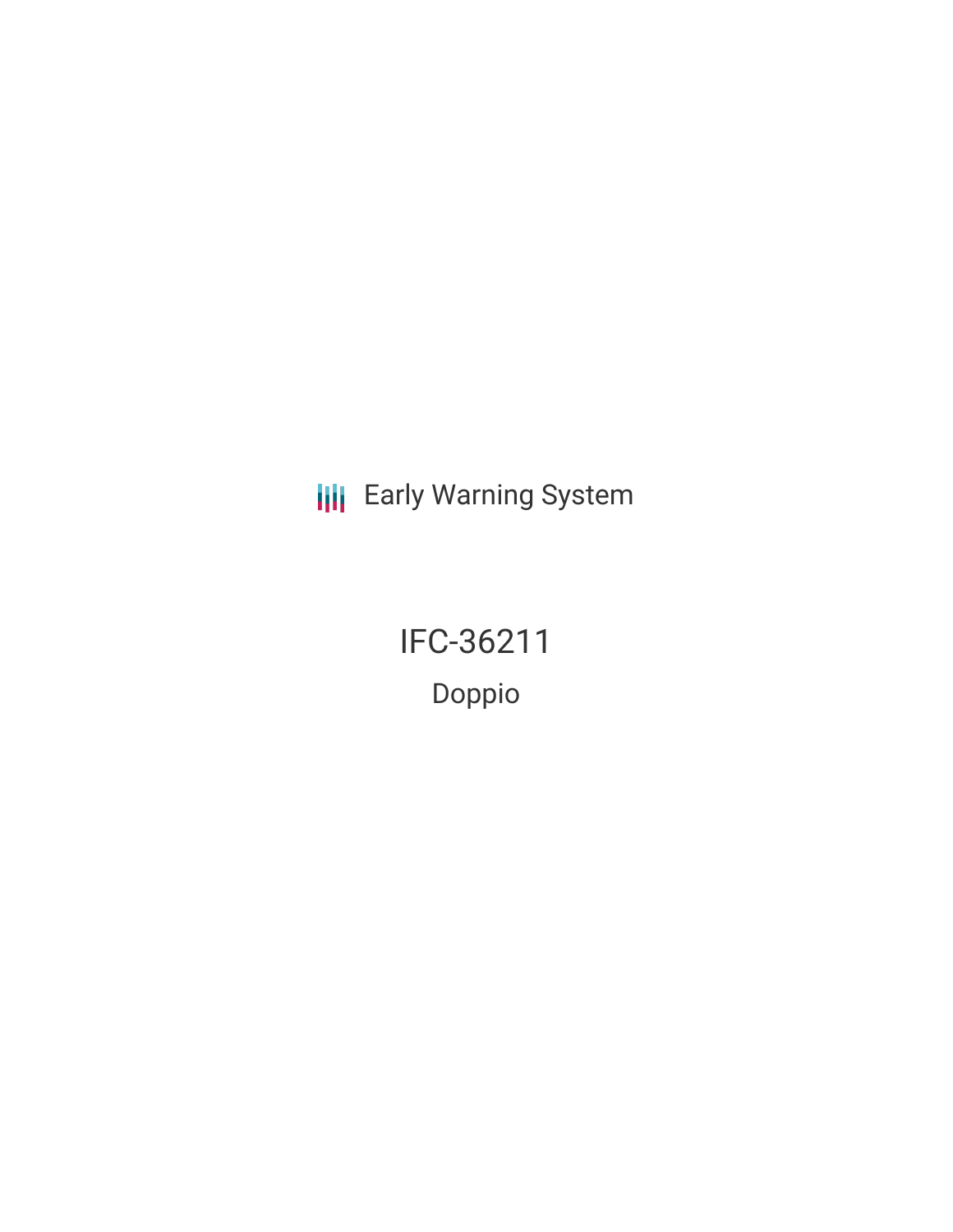## **Quick Facts**

| <b>Countries</b>               | South Africa                            |
|--------------------------------|-----------------------------------------|
| <b>Financial Institutions</b>  | International Finance Corporation (IFC) |
| <b>Status</b>                  | Active                                  |
| <b>Bank Risk Rating</b>        | B                                       |
| <b>Voting Date</b>             | 2016-05-31                              |
| <b>Borrower</b>                | ADVTECH LTD                             |
| <b>Sectors</b>                 | <b>Education and Health</b>             |
| <b>Investment Type(s)</b>      | Loan                                    |
| <b>Investment Amount (USD)</b> | \$21.00 million                         |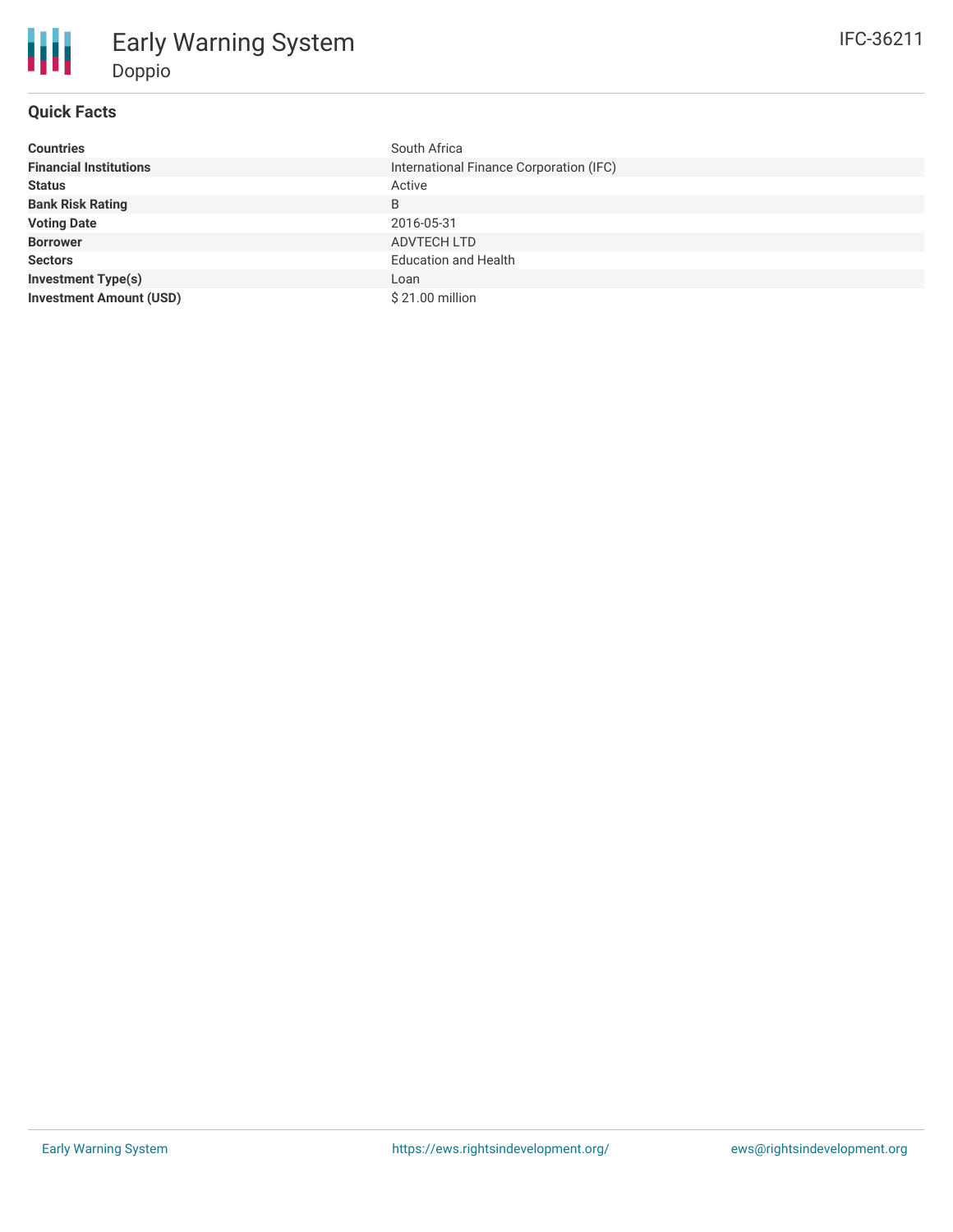

# **Project Description**

IFC proposes partnering with ADvTECH, with an investment of up to ZAR320m (approximately US\$21m in ADvTECH Ltd (equivalent to a 4.5% equity stake) to be split as follows: (a) up to ZAR190m in new shares in the Company (for an up to 2.5% stake) (the "Primary" transaction); and (b) the balance of ZAR130m to purchase existing shares (the "Secondary" transaction). IFC's Primary investment will go towards the funding of the Company's expansion in South Africa and the rest of Africa (RoA). The expansion into RoA may involve the Company acquiring both minority and majority stakes in existing and greenfield companies within the scope ("the Project"). The focus is on education provision (more precisely, primary, secondary and tertiary educational facilities) ("the Scope"), but may also be extended to invest in other education projects on an opportunistic basis.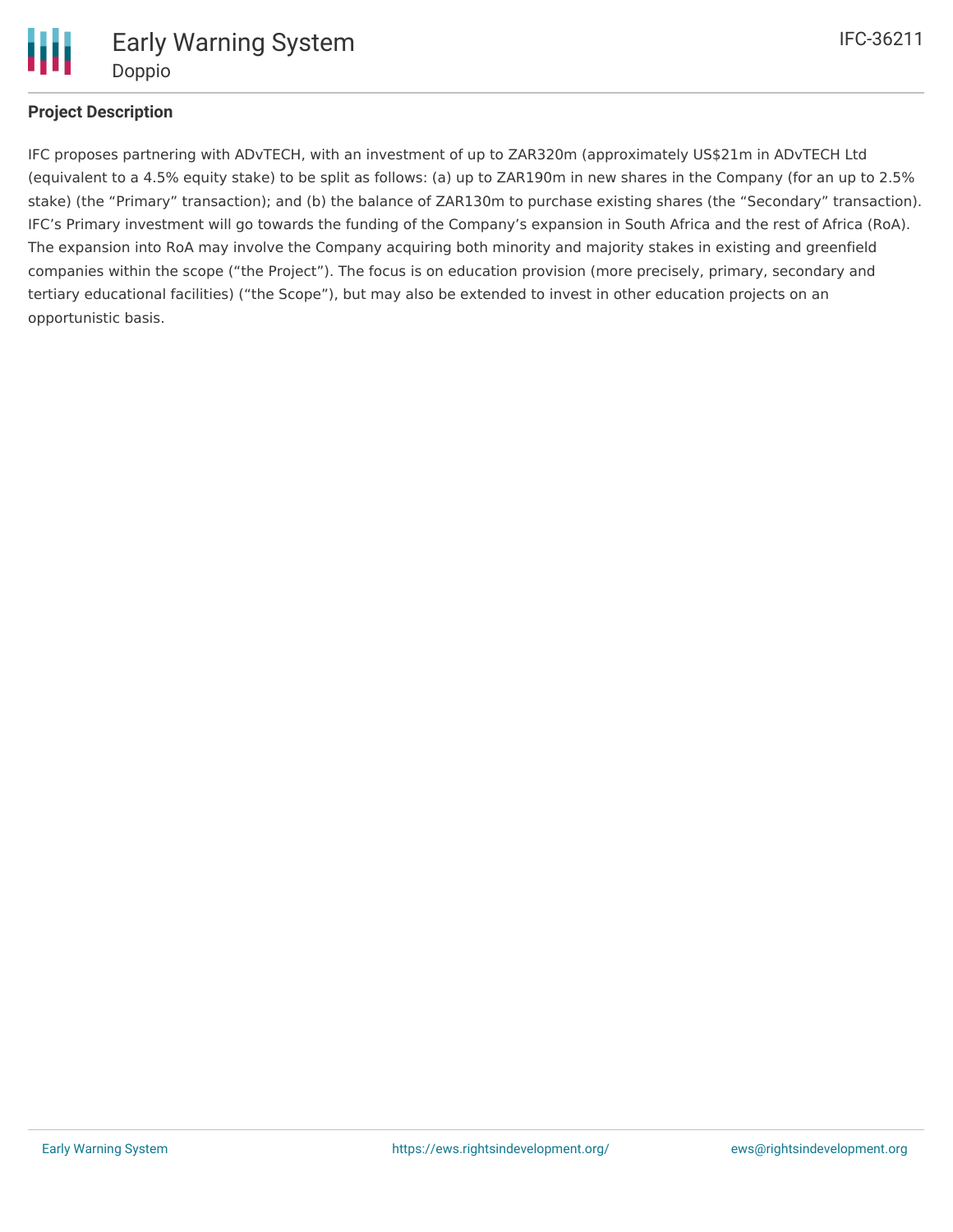## **Investment Description**

• International Finance Corporation (IFC)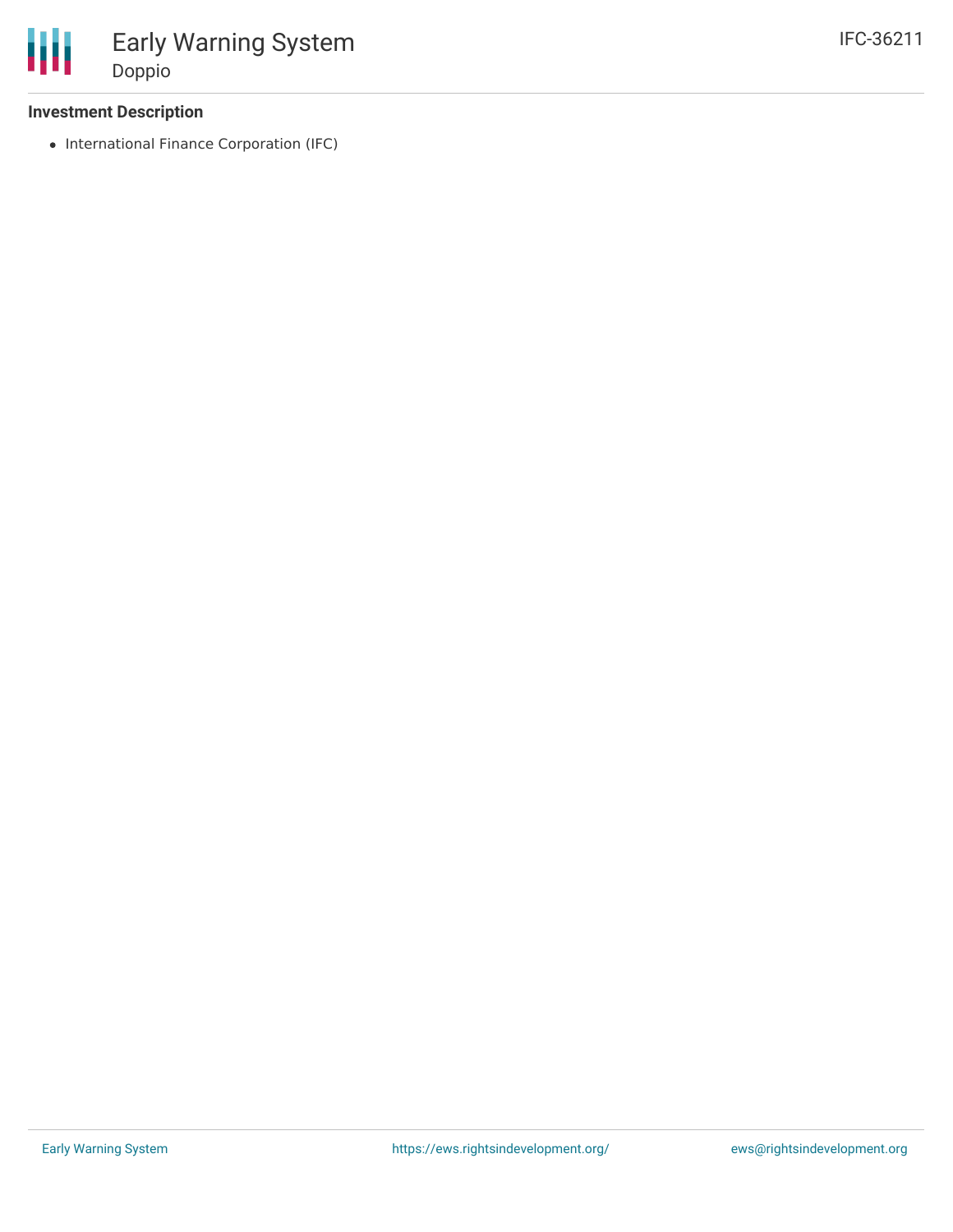

## **Contact Information**

Contact Person: Company Secretary Company Name: Advtech Limited Address: Inanda Greens, 54 Wierda Road West, Wierda Valley, Sandton Email: mailto:groupsec@advtech.co.za Phone: 011 676 8000

#### ACCOUNTABILITY MECHANISM OF IFC

The Compliance Advisor Ombudsman (CAO) is the independent complaint mechanism and fact-finding body for people who believe they are likely to be, or have been, adversely affected by an IFC or MIGA- financed project. If you submit a complaint to the CAO, they may assist you in resolving a dispute with the company and/or investigate to assess whether the IFC is following its own policies and procedures for preventing harm to people or the environment. If you want to submit a complaint electronically, you can email the CAO at CAO@worldbankgroup.org. You can learn more about the CAO and how to file a complaint at http://www.cao-ombudsman.org/